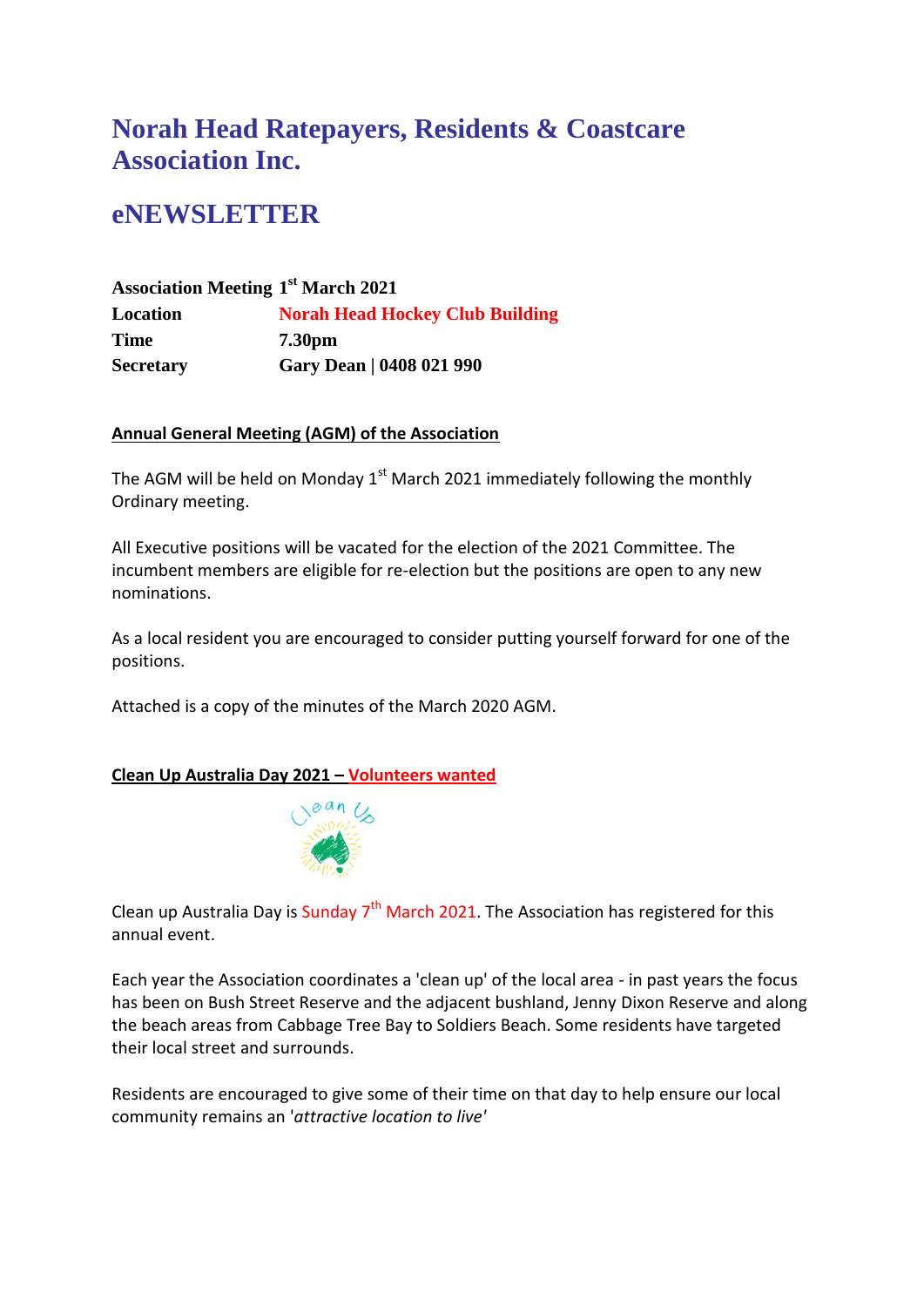The Association will be located in Bush Street Reserve (adjacent to the public toilet building) from 8am. Collection bags etc. will be available. All waste collected is returned to this location.

You can register on the morning of  $7<sup>th</sup>$  March 2021 or in advance by going to:

[www.cleanupaustraliaday.org.au/fundraisers/garydean/bush-street-reserve-norah-head](http://www.cleanupaustraliaday.org.au/fundraisers/garydean/bush-street-reserve-norah-head)

Participants will need to 'sign in' on the day utilising the QR Code at the site.

#### **Mazlin Reserve Norah Head - Upgrade**

The upgrade of Mazlin Reserve in Norah Head is identified as a priority one project in the *Norah Head Village Masterplan* (the *Masterplan*). The concept plan for the upgrade has been prepared by Central Coast Council's Consultant, a copy of which has been provided to the Association.

This project is included in the Council's 2020/2021 Operational Plan, although unfunded. The Association has been aware that the Council has been seeking external grant funding for the project but it is understood that no funds have been received to date.

This matter was considered at the Association's February meeting. The Association has written to Council asking, *will this project be funded and completed under the current Operational Plan year?*

The *Masterplan* also identifies (as a low priority) the provision of fitness equipment in the Hockey Field precinct. Council has already installed these increasingly popular facilities at other locations across the Council area.

This matter was also considered at the February meeting. The Association would like to see early provision of these facilities in Norah Head – but not in the Hockey Field. The Association's preference is in Mazlin Reserve. In the same letter, The Council has been asked, *is this possible under a revised Mazlin Reserve Upgrade design?*

#### **Proposed Memorial in Mazlin Reserve**

It was reported last month that Marine Rescue Norah Head was becoming increasingly frustrated with the continual delays with this project, none of which was of the organisation's doing – a Council 'coordinator' needed to be appointed for the project.

The Association was recently pleased to receive the following information from Central Coast Council:

"*Norah Head Marine Rescue have been successful in obtaining grant funding to install a memorial in Mazlin Reserve, corner of Bungary Rd and Maitland Street.*